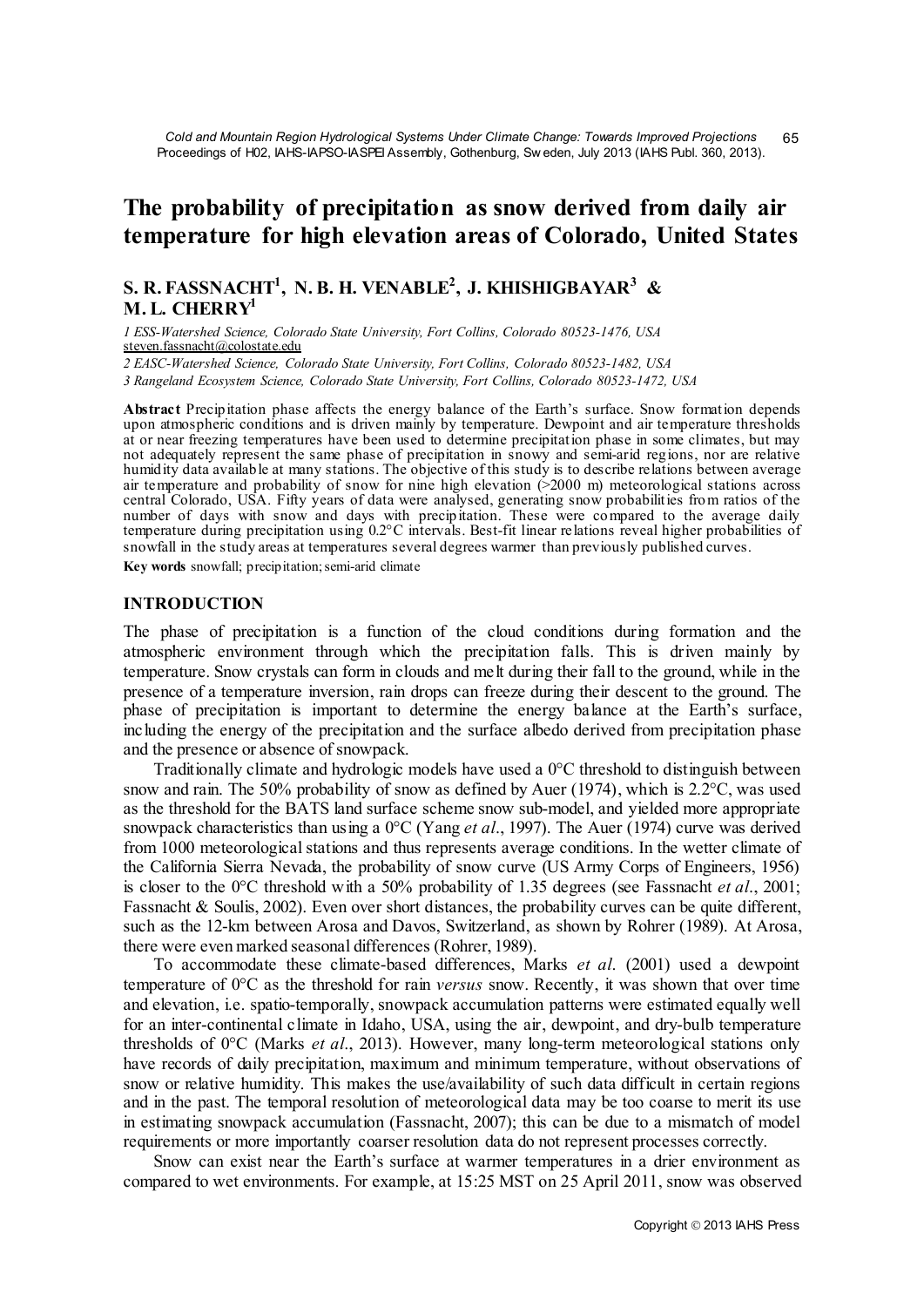to fall on the west side of Colorado State University (CSU) in Fort Collins, Colorado. At the CSU weather station http://ccc.atmos.colostate.edu/~autowx, approx. 1-km away, the air temperature averaged  $+12^{\circ}$ C (from 10-minute observations of  $+11.8$  and  $+12.2^{\circ}$ C), with a relative humidity of 46.8% (40 and 54%), yielding a dewpoint temperature of  $+0.86^{\circ}C$  (-1.1 and 2.83 $^{\circ}C$ ). Considering this variability, we have examined the occurrence of snowfall at air temperatures warmer than zero degrees Celsius in snow dominated, continental environments, i.e. semi-arid regions. The objective of this paper is to determine a relation between air temperature and the probability of snow for high-elevation locations in a semi-arid climate such as Colorado, USA.

## **METHODOLOGY**

Huntington *et al.* (2004) (and subsequently Knowles *et al*., 2006, and Feng & Hu, 2007) used the daily observations of snowfall (code SNOW) from National Weather Service (NWS) Cooperative (COOP) stations. This is a record of fresh snow in the past 24 h, as the indication of solid phase precipitation and then used the daily precipitation amount (NWS COOP code PRCP) to determine the annual amount of precipitation as snow. Here we used the presence or absence of snowfall to identify the daily temperature during precipitation. Since only the daily maximum and minimum temperatures were recorded, these temperatures were averaged to estimate the mean daily temperature. The probability of snow was determined per 0.2°C temperature bin. The data were obtained from the GHCN (Global Historical Climatology Network) daily data time series for the 50 year period of record from 1961 to 2010 www.ncdc.noaa.gov.

## **STUDY STATIONS**

Nine stations were selected for various high elevation locations across central Colorado, USA (Table 1 and Fig. 1). All the stations are at higher elevations (above 2000 m) and as such all were considered as snow climates with cool summers according to the Köppen-Geiger climate classification (code *Dfc*: Snow, Fully Humid, Cool Summer) except Alamosa, which had a cold semi-arid climate (code *Bsk*: Arid, Steppe, Cold Arid) (Kottek *et al*., 2006).

| Table 1 Summary of the study stations, including location and annual average climate: total precipitation,   |
|--------------------------------------------------------------------------------------------------------------|
| days with precipitation, days with trace events, annual snowfall totals as a cumulative depth of fresh snow, |
| days with snowfall, average maximum temperature, and average minimum temperature.                            |

| <b>Station</b><br>Name      | Lat.<br>(N) | Long.<br>(W) | Elev.<br>(m) | Zip<br>code | Total<br>precip.<br>(mm) | Days<br>with<br>precip. | Days with<br>trace<br>events | Snowfall<br>amount<br> mm | Days<br>with<br>snow | Max.<br>temp.<br>(°C) | Min.<br>temp.<br>(°C) |
|-----------------------------|-------------|--------------|--------------|-------------|--------------------------|-------------------------|------------------------------|---------------------------|----------------------|-----------------------|-----------------------|
| Alamosa                     | 37.50       | 105.89       | 2307         | 81101       | 192                      | 112                     | 45                           | 832                       | 43                   | 15.2                  | $-4.65$               |
| Aspen                       | 39.18       | 106.86       | 2458         | 81611       | 616                      | 133                     | 4                            | 4426                      | 76                   | 13.1                  | $-2.21$               |
| Climax                      | 39.38       | 106.19       | 3440         | 80429       | 599                      | 172                     | 16                           | 6961                      | 122                  | 6.18                  | $-7.32$               |
| Hartsel                     | 38.99       | 105.89       | 2730         | 80449       | 266                      | 88                      | 13                           | 1214                      | 35                   | 11.8                  | $-7.45$               |
| Leadville                   | 39.25       | 106.29       | 3110         | 80461       | 350                      | 166                     | 46                           | 3637                      | 101                  | 9.74                  | $-6.33$               |
| Steamboat<br><b>Springs</b> | 40.49       | 106.83       | 2064         | 80487       | 418                      | 132                     | 47                           | 427                       | 65                   | 13.1                  | $-4.96$               |
| Telluride                   | 37.94       | 107.82       | 2676         | 81435       | 589                      | 138                     | 13                           | 4513                      | 63                   | 13.4                  | $-4.52$               |
| Vail                        | 39.65       | 106.40       | 2491         | 81657       | 599                      | 136                     | 14                           | 5005                      | 82                   | 11.0                  | $-4.32$               |
| Walden                      | 40.73       | 106.28       | 2471         | 80480       | 289                      | 103                     | 10                           | 1557                      | 55                   | 11.6                  | $-5.72$               |

Alamosa, Hartsel, and Walden are all semi-arid locations with annual precipitation less than 300 mm (Table 1), yet these are not at the lowest elevation but located within high elevation plateaus (San Luis Valley, South Park and North Park). These locations are surrounded on all sides by mountains that are 1500–2000 m higher. Leadville averages 350 mm of precipitation per year but the surrounding mountains are 1000 m higher. The other five stations are in more snowy areas closer to the mountains; Steamboat Springs is at the base of the Park Range. Steamboat Springs,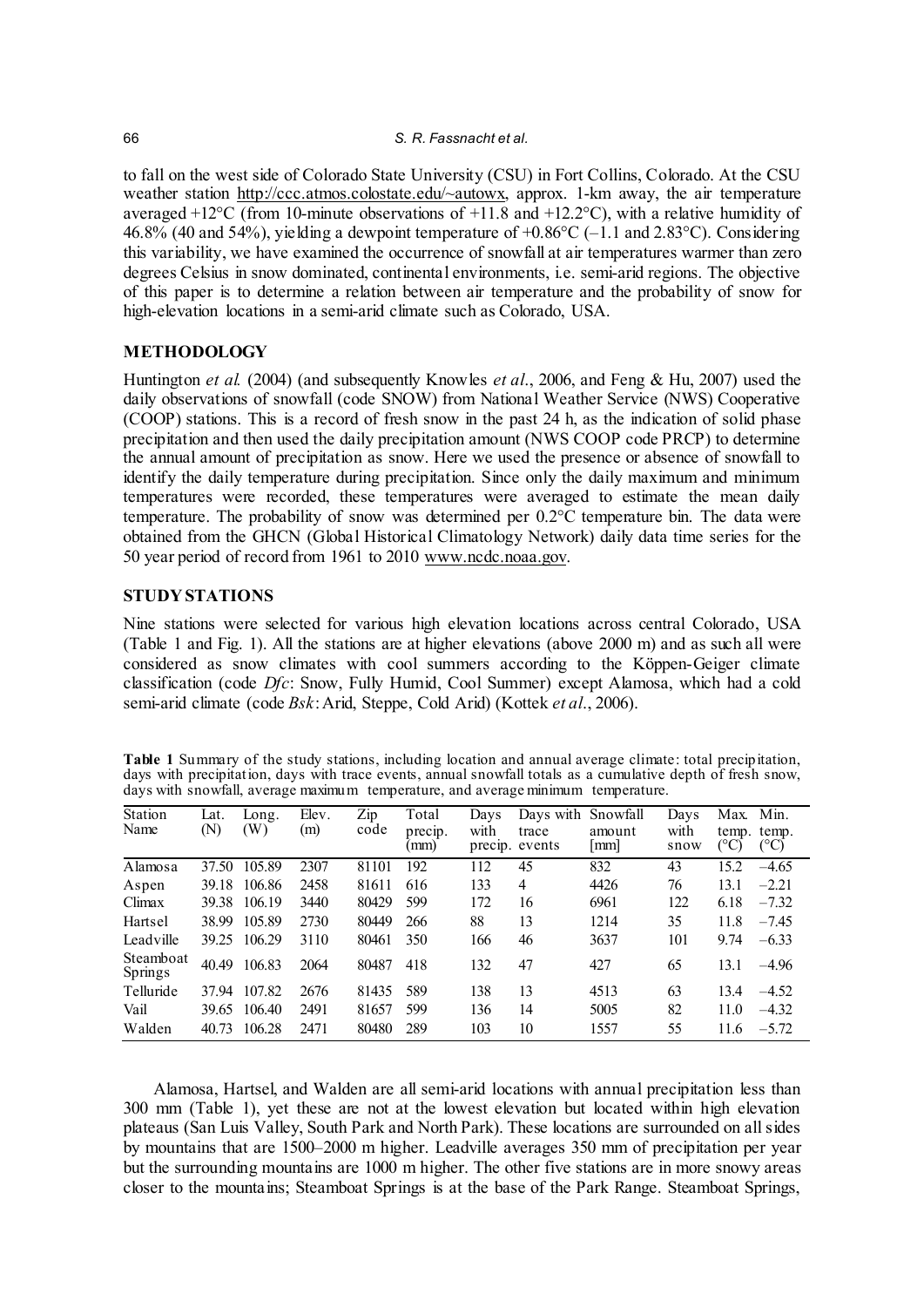*The probability of precipitation as snow derived from daily air temperature for high elevation areas* 67

Leadville and Alamosa each had on average 1.5 months of trace events, while the other six stations had 2 weeks or less. The number of days with snow increased, as did the days with precipitation; Hartsel had 35 snow days on average of its total 88 days with precipitation (38%) while Climax had 122 snow days from its 172 precipitation days (71%). The latter station was the highest elevation station.



**Fig. 1** Map of the state of Colorado illustrating the nine study stations and their annual precipitation rate.

## **RESULTS AND DISCUSSION**

The probability of snow was plotted as a function of the daily average air temperature for the nine study stations in Colorado using the 0.2°C intervals (Fig. 2). For many stations, the probability of snow at near surface air temperatures colder than 0°C was 100% and 0% at temperatures warmer than 10 $^{\circ}$ C. The warmest temperature with 100% snow was 3 $^{\circ}$ C with the coldest 100% probability of rain occurring at 8°C. Each of these are approx. 2°C warmer than the Auer (1974) function. The probability of snow at air temperatures warmer than  $10^{\circ}$ C is small, i.e. this was observed for few stations, while the probability of rain at air temperatures colder than freezing is as low as 60%. The variability between 100% and 0% was approx. 3°C (Fig. 2).

The Steamboat Springs, Walden and Hartsel stations presented most of the coldest temperatures with rain. Steamboat Springs had a number of rain events at cold temperatures, with 17 rain observations at temperatures colder than –20°C. Many of the cold rain events were trace events; Steamboat Springs averaged 47 trace days per year over the entire period with an average of 61 days with trace events in the first 20 years (1961–1980). Since it was unclear if this decrease is real or due to a change in observation protocol or observer, the trace events were removed from this station for the computation of the probability of snow. When the trace events were included, the probability of snow was about 80% for all temperatures colder than freezing; it approached 95% when they were excluded.

The relations between air temperature and probability of snow could be approximated by linear functions between 100% and 0% snow (Fig. 3), except at the Steamboat Springs station. For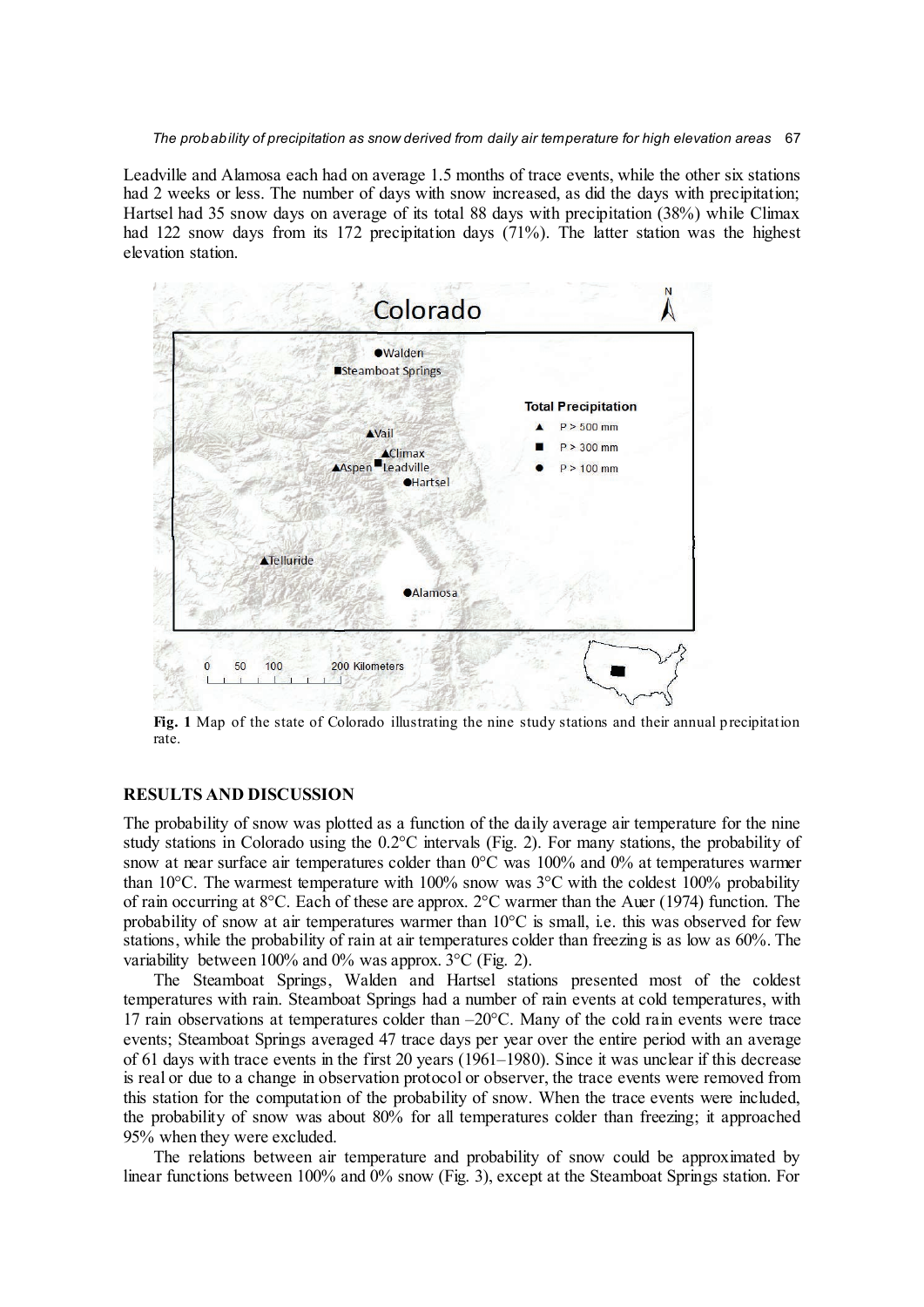



**Fig. 2** The probability of snow as a function of the daily average air temperature for the nine study stations in Colorado. The average air temperature is the mean of the maximum and minimum. The temperatures were divided into  $0.2$ °C intervals. The probability of snow was a ratio of the number of days with snow determined when snowfall was also recorded (from Huntington *et al.*, 2004) as a fraction of the total number of days with precipitation. The Auer (1974) curve is included for comparison. Data were obtained from the National Climatic Data Center www.ncdc.noaa.gov.



**Fig. 3** The best fit lines for the nine study stations relating probability of snow as a function of daily average air temperature. The line is considered extrapolated for the Steamboat Springs station since the snow probabilities greater than 0.9 and less than 0.15 were nonlinear. The Auer (1974) curve is included for comparison. Data were obtained from the National Climatic Data Center www.ncdc.noaa.gov.

this station the slope of the relation was less at probabilities greater than 90% ( $T < 0.5$ °C) and less than 15% ( $T > 7$ °C) and as such was considered extrapolated and illustrated as dashed lines (Fig. 3). The slopes of the lines are similar, averaging a decrease in probability of snow of 11% per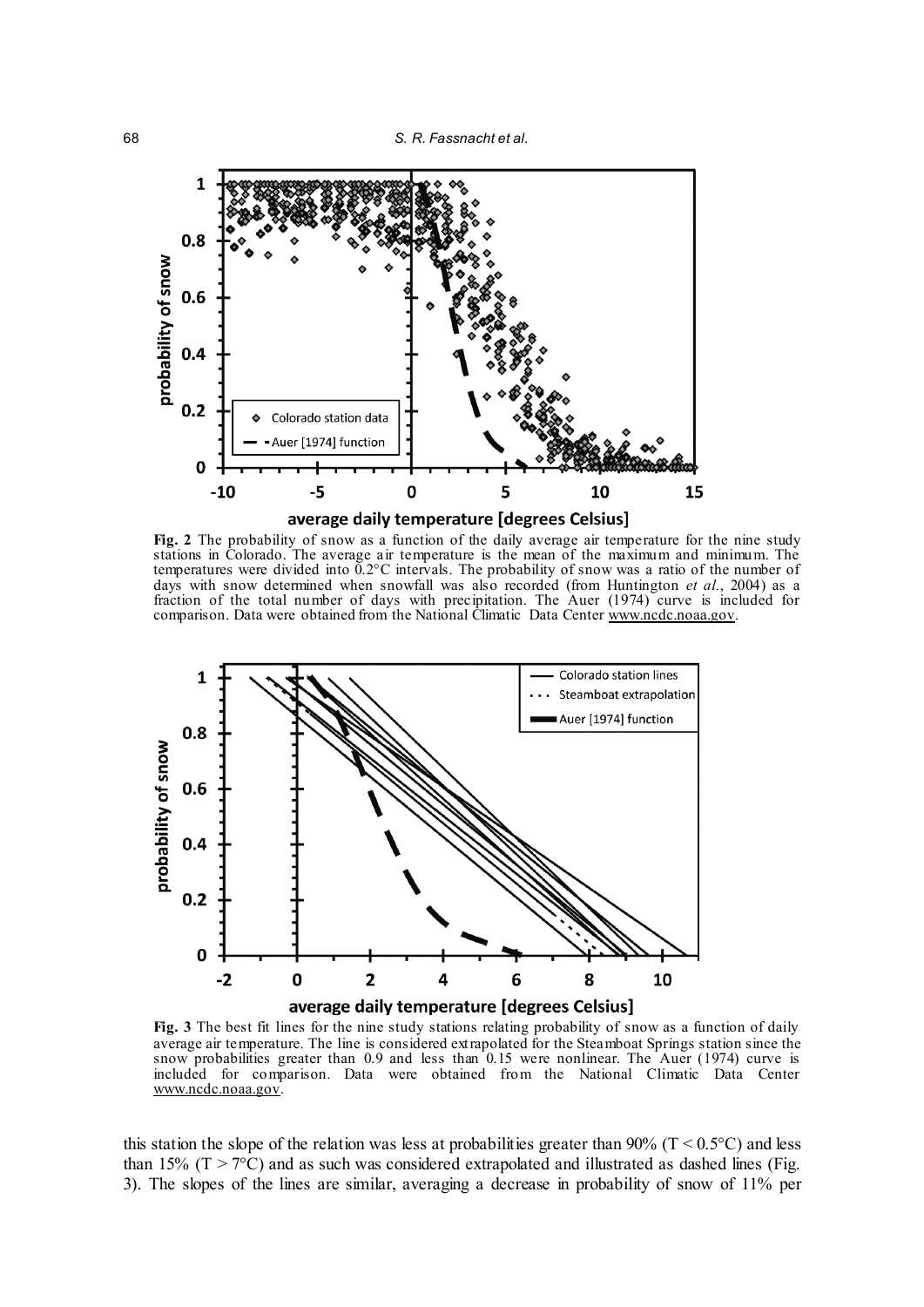degree Celsius (Table 2). Aspen had the lowest change (9.1%°C) while Leadville had the greatest change (12.6%/°C) (Fig. 3). The slope of the Auer (1974) function between 90% and 20% probability of snow was a decrease of about 30%/°C. Outside these probabilities the Auer curve showed why Fassnacht & Soulis (2002) fitted a sixth order polynomial in their work.

The y-intercept of the lines varied between 0.86 and 1.18, yielding a lower limit of the lines of about  $-1.3$  to 1.4°C. The average lower limit (probability of snow is 100%) was 0°C with an average upper limit of approx. 9°C (probability of snow is  $0\%$ ), with a range from 7.9 to 10.7°C (Table 2). The Auer curve had limits of 0.45 and 5.97°C; it was an average of 1000 stations and hence does not reflect the aridity of the Colorado stations presented herein. The California Sierra Nevada function fitted by Fassnacht & Soulis (2002) showed colder temperatures for the same probability of snow, as is expected for a wetter environment.

In this paper, the daily average air temperature was computed as the mean of the maximum and minimum temperatures. This may not always be valid. As such we fitted lines to the probability of snow as a function of the daily minimum and maximum air temperature. For the Walden station, the slope of the probability relation with the maximum temperature was about  $\frac{1}{2}$ (5.7% decrease in probability per °C) of the average temperature (Fig. 4). The slope using the minimum temperature was about  $\frac{3}{4}$  (7.9% decrease in probability per °C). These lines did not fit the data as well as average temperature. However, the relations for the other stations were all similar to the Walden station shown in Fig. 4).

**Table 2** Description of the linear best-fit equations for the probability of snow as a function of daily average air temperature.

| Station                               |                                               |                   |             |     | Alamosa Aspen Climax Hartsel Leadville Steamboat Telluride Vail |          |                   | Walden  |
|---------------------------------------|-----------------------------------------------|-------------------|-------------|-----|-----------------------------------------------------------------|----------|-------------------|---------|
| Slope $(\sqrt{\circ}C)$               | $-0.123$ $-0.0912$ $-0.118$ $-0.109$ $-0.126$ |                   |             |     | $-0.108$                                                        | $-0.108$ | $-0.108$ $-0.104$ |         |
| y-intercept $(^{\circ}C)$ 1.104 0.973 |                                               | 1.035             | 0.862 1.181 |     | 0.910                                                           | 0.978    | 1.036             | 0.920   |
| lower limit ( $\degree$ C) 0.85 -0.29 |                                               | 0.30 <sub>1</sub> | $-1.27$     | 143 | $-0.84$                                                         | $-0.21$  | 0.33              | $-0.77$ |
| upper limit $(^{\circ}C)$ 8.98        | 10.67                                         | 8.80              | 7.94        | 935 | 841                                                             | 9.04     | 964               | 884     |



**Fig. 4** The probability of snow as a function of daily maximum, average, and minimum air temperature for Walden Colorado. The relations illustrated are the best-fit linear equations. The Auer (1974) curve is included for comparison. Data were obtained from the National Climatic Data Center www.ncdc.noaa.gov.